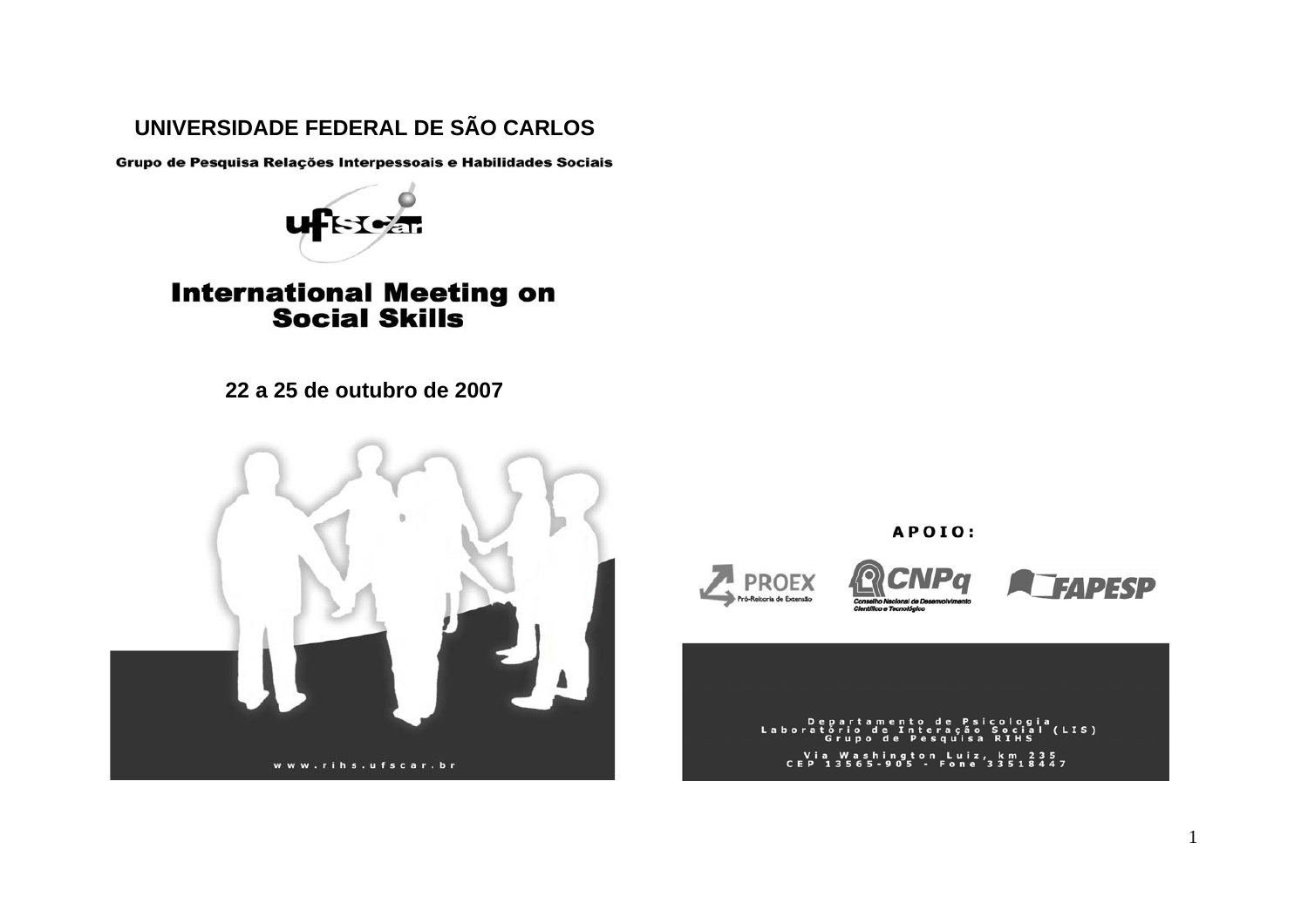The **Interpersonal Relations and Social Skills Group (RIHS)**  (http://www.rihs.ufscar.br), from UFSCar and ANPEPP's Work Group – Interpersonal **Relations and Social Competence** (http://www.anpepp.org.br) – both led by Professor Dr. **Zilda A. P. Del Prette** and Professor Dr. **Almir Del Prette** - is promoting gladly some activities about social skills for the academic community from **UFSCar** and for the participants of the Annual Meeting of Brazilian Psychology Society in 2007.

These activities include the coming of **Professor Frank M. Gresham (PhD)** , from Louisiana State University, and the 1st **International Meeting on Social Skills** (Grants from FAPESP – Process nr. 2006/07017-2; Scholarship by PROEX/UFSCar and Sponsored by PPGEEs/UFSCar).



Prof. Dr. Gresham runs researches on **social skills** and studies at schools (consultation to children and youth experiencing academic and social behavioral difficulties) involving decision making based on problem-solving model. His interest in **social skills evaluation and training** is directed at children at-risk for emotional and behavioral disorders as well as the use of applied behavior analytic strategies for teaching positive replacement behaviors for those children. He also works in the field of psychometrics (development and construction), being the coauthor of the *Social Skills Rating System, a* multirater scale of social skills and competing problem behaviors widely used and

already translated and adapted for different countries, including Brazil (Bandeira, Magalhães, Del Prette & Del Prette, s.d.), which allows the evaluation of social skills, social competence and behavioral disorders. Moreover, he does intervention researches in the field of Special Education, and services related to learning disabilities and emotionally disturbance in childhood. Dr. Gresham has a wide academic production of articles, books and chapters in the Psychology Social Skills area, being recognized through several titles and the fellowships to the main scientific societies.

Dr. Gresham will be presenting the advances of the social skills area in the United States of America– particularly those from his research group– and getting in touch with the different projects that are being carried out in this area by Brazilian researchers, specially those from RIHS Group and ANPEPP Group. The main goal of these activities is the academic update and the scientific exchange aiming to new projects and partnerships between the researches groups from Brazil and from the United States of America in the Social Skills area.

#### **INTERNATIONAL MEETING ON SOCIAL SKILLS**

**Organization Committee**  Ana Carolina Braz Bárbara Carvalho Ferreira Daniele Carolina Lopes Lucas Cordeiro de Freitas

## **Researchers from ANPEPP' s Group (represented in the event)**

Alessandra Bolsoni-Silva (UNESP-Bauru – SP) Almir Del Prette (UFSCar – SP)) Eliane Gerk (UNESA-RJ) Marina Bandeira (UFSJ – MG) Sheila G. Murta (UCG – GO) Sonia Regina Loureiro (USP – SP) Zilda A. P. Del Prette (UFSCar – SP)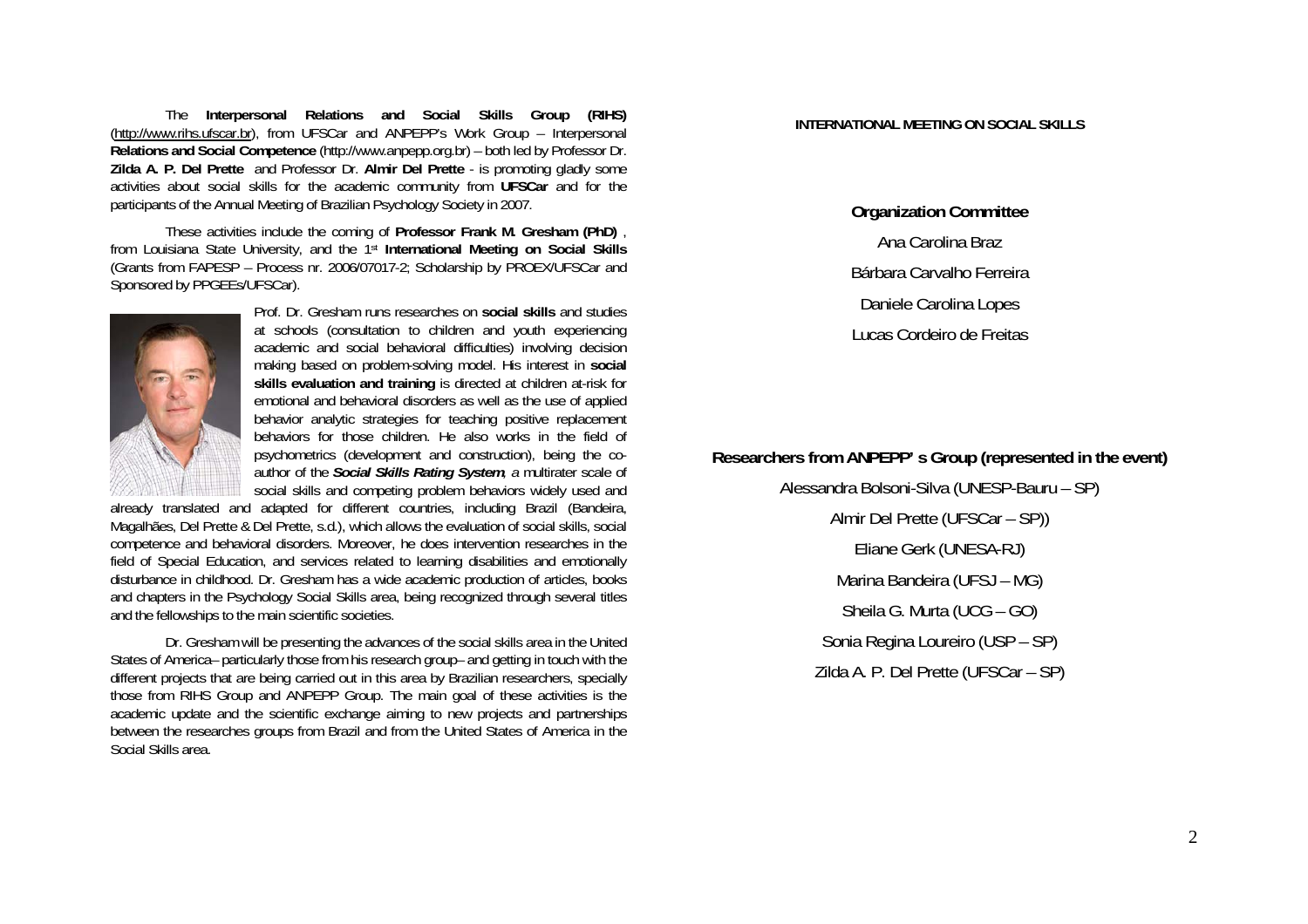## **PROGRAM SCHEDULE**

**At UFSCar – October 22nd to 25 th, 2007** 

**10/22/07 -** Dr. Gresham presentation to teachers from Psychology Department and RIHS/UFSCar group.

**10/23/07 – International Meeting on Social Skills** 

9:00 am to 12:00 - Conference: **Social Skills Evaluation and Training** (at Anfiteatro Bento Prado – UFSCar)

02:00 pm to 06:00 pm – **Presentation and discussion** about social skills projects from the Interpersonal Relations and Social Skills Group (at Anfiteatro Bento Prado – UFSCar)

**10/24/07 – Discussion** with the Interpersonal Relations and Social Skills Group about current projects and future research directions (Laboratory of Social - LIS).

**10/25/07 – Discussion** with the coordinators of the Interpersonal Relations and Social Skills Group about current projects (Laboratório de Interação Social - LIS).





**ABSTRACTS**







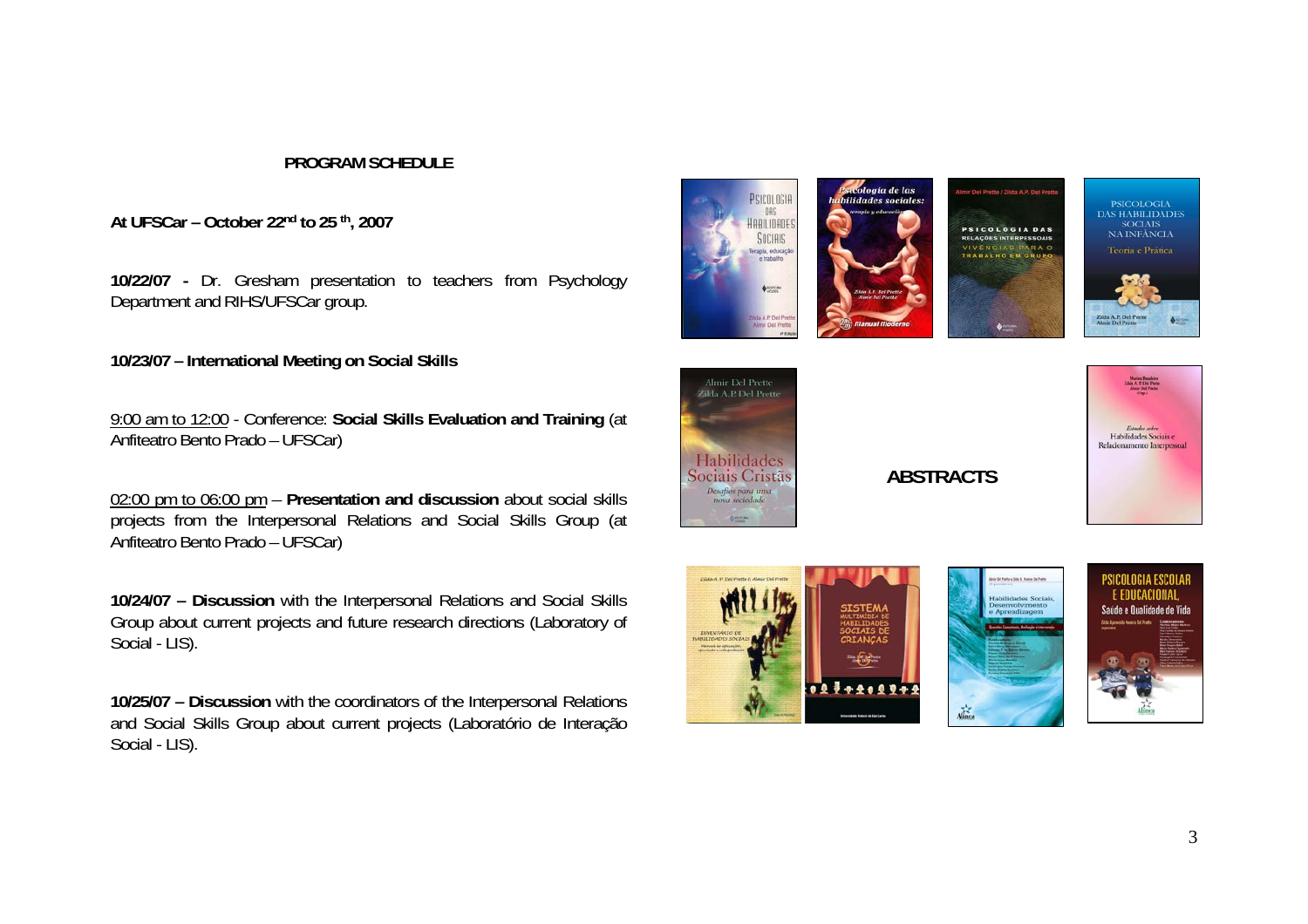#### **Area: Psychometrics**

## **Psychometric indicators of the Social Skills Inventory (IHS) in the diagnosis of social phobia**

Antonio Paulo Angélico*<sup>1</sup>*, José Alexandre de S. Crippa1; Sonia Regina Loureiro<sup>1</sup>

*<sup>1</sup> Departamento de Neurologia, Psiquiatria e Psicologia Médica/ Faculdade de Medicina de Ribeirão Preto – Universidade de São Paulo* 

This work aimed to test the psychometric properties of the Social Skills Inventory as a measure of behavioral repertoire of social skills in relation to the evaluation of the clinical manifestations that are typical of social phobia, measured by the Social Phobia Inventory (SPIN), in a sample of university students. IHS showed good internal consistency for the total score, which reinforces its construct validity. Good concurrent validity between IHS and SPIN was observed, with highly significant negative correlation coefficient between them, indicating that the more elaborate one's social skill repertoire is, the smaller the probability is that he or she will meet social phobia indicators tracking criteria. Significant difference was observed in the average IHS scores for the social phobia case and noncase groups, which also differed significantly from each other for all the factors composing the instrument. IHS showed to distinguish significantly individuals with and without social phobia, evaluated by the Structured Clinical Interview (SCID-IV/DSM-IV), attesting, thus, its discriminating and predictive validities for this diagnosis. These results point to the relation among social skills, social functioning and social phobia symptoms.

**Multimedia Resources in the social skills promotion in learning difficulties children** 

## Daniele Carolina Lopes<sup>1</sup>; Zilda A.P. Del Prette<sup>1</sup> *<sup>1</sup> Programa de Pós-Graduação em Educação Especial (PPGEEs)/Universidade Federal de São Carlos (UFSCar)*

Learning difficulties are understood as those presented or noticed in the moment of the child's entrance in the formal teaching that they result in school failure. Several researches showed the relation between social skills and learning difficulty, evidencing that children with such difficulties possess a more deficient repertoire of social skills and that intervention programs improve the academic acting. The objective of the project is to evaluate, under an experimental design, the effectiveness of a program of Social Skills Training, in alteration terms in the social and academic repertoire, that it has as base of the procedure the use of the videos of the Social Skills for Children Multimedia System, still not tested empirically. The participants will be 20 children with difficulties learning disposed, randomly, among the Control and Experimental Groups. All children will be evaluated through SSRS-BR in the three versions, in the pre and post intervention. The Experimental Group will receive the intervention program with the 21 videos of the Multimedia System. During the training, all of the children will be appraised continually through roll-play brief for each one of the classes of social skills. The treatment of data will be accomplished through descriptive and inferential statistics.

**Keywords:** multimedia; educational interventional; social skills; learning difficulties

**Scholarship:** CNPq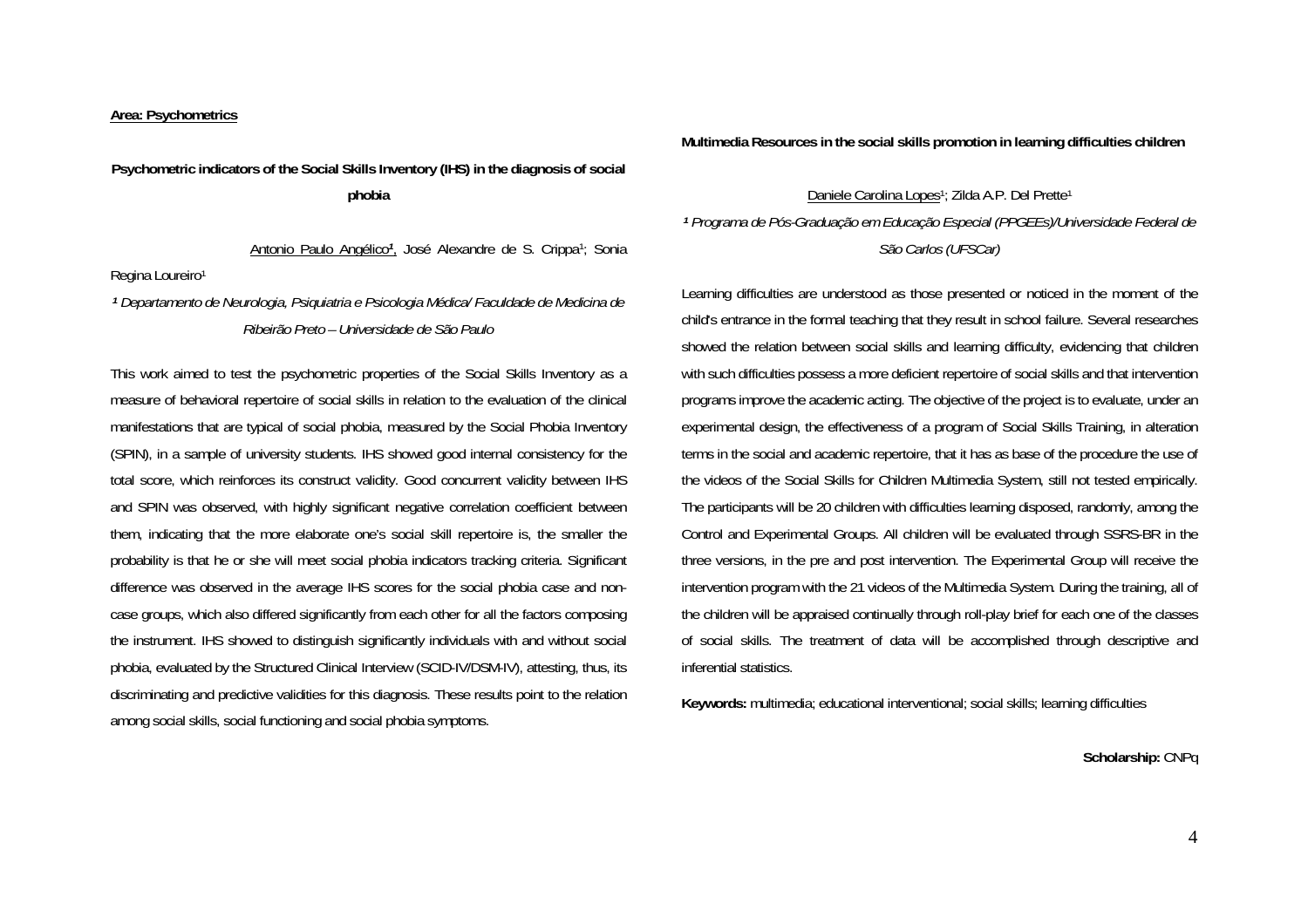## **Learning Disabilities and Relationship between Teacher and Student: a research under the approach of Academic Social Skills**

Vivian Fumo1; Almir Del Prette1

*<sup>1</sup> Programa de Pós-Graduação em Educação Especial (PPGEEs)/Universidade Federal de São Carlos (UFSCar)* 

In this study, it's emphasized the relationship between teacher and student and the role of Academic Social Skills in academic performance. Studies show qualitative differences in the pattern of social interactions established by children with and without learning disabilities with their teacher. However, due to small numbers of participants, those results might not be generalized. This study's objective is to identify, in an extended sample of participants, the types of Academic Social Skills shown by children with and without learning disabilities and to analyze how these social skills may influence the social interaction between students and their teachers. 80 students from first to fourth grades, attending to Public Elementary Schools and their teachers will take part in this research. The students with and without learning disabilities will be selected according to their teacher's evaluation. In order to collect the data about relationship between teacher and student, there will be shots of the classroom's natural environment. The children's pattern of social skills will be evaluated using the Social Skills Rating System (SSRS-BR). The shots will be analyzed by judges. The data analysis will include descriptive and inferential statistics. The SSRS-BR's results will be analyzed according to criteria established by instrument.

**Key words**: Relationship between teacher and Student; Social Skills; Academic Social Skills; Learning Disabilities; Special Education

**Discriminative validity of the Social Skills Rating System (SSRS-Br)** 

Lucas Cordeiro Freitas<sup>1</sup>; Zilda A.P. Del Prette<sup>1</sup> *<sup>1</sup> Programa de Pós-Graduação em Educação Especial (PPGEEs)/Universidade Federal de São Carlos (UFSCar)* 

The present research is proceeding to the analysis of the psychometrics qualities of SSRS-BR (a Brazilian version) and aimed to test its discriminative validity. The capacity of the instrument in detecting significant differences of social skills, behavior problems and academic competence was confirmed by comparing the groups of children with and without mental deficiency. We compare two samples: (1) 496 students from public and private schools of elementary education of five cities of four Brazilian states (MG, PR, SP and RJ), without indicative of mental deficiency and an age average of 8,75 years (s.d..=1,74): (2) 84 children with mild, moderate or unspecific mental deficiency, students of a special school of our city, with ages between eight and 14 years (M=11,64; s.d.=1,47). The teachers also participated as informants. In all the global scales and the most of the subscales, the instruments of self-evaluation and teachers' evaluation, the SSRS-BR was sensible to differentiate children with and without mental deficiency in terms of social skills, behavior problems and academic competence. The detected differences ran in the same direction of those pointed by studies found in literature, what confers validity to the measure used in this study.

#### **Scholarship:** FAPESP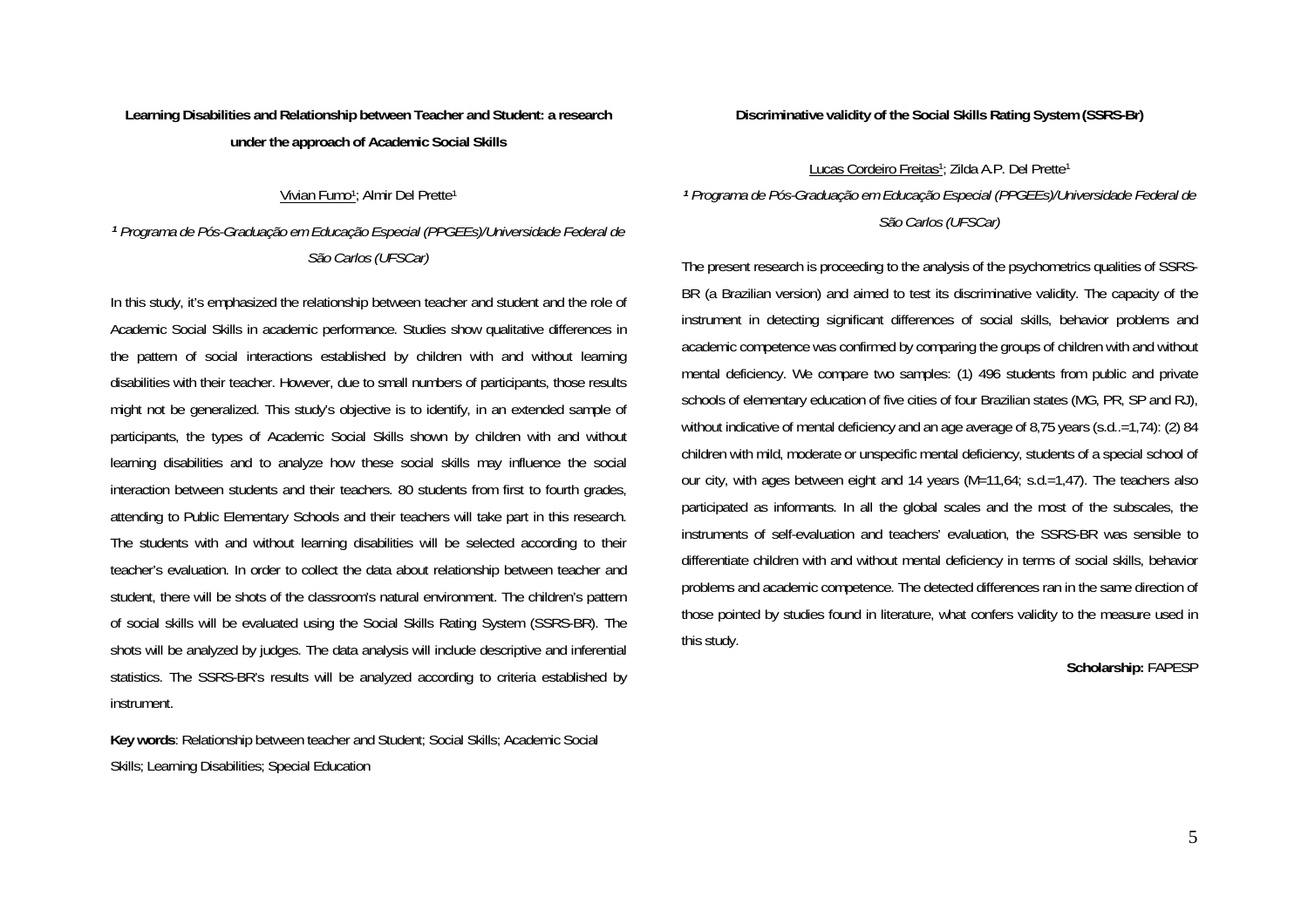## **Social Skills evaluation of psychology undergraduate students: Comparison between observational and scale measures**

Marina Bandeira<sup>1</sup>; Diego Costa Lima<sup>2;</sup> Yane Cerqueira de Sá<sup>2</sup> *<sup>1</sup> Pesquisadora da Universidade Federal de São João Del Rei (UFSJ) <sup>2</sup>Estagiários Universidade Federal de São João Del Rei (UFSJ)* 

Since social skills are important for professional performance, specially in the case of psychologists, this research aims to evaluate those skills in Psychology students, based in different observational and scale measures. A sample of 80 psychology students, 52,5% from the beginning and 47,5% from the end of the course, participated in this research. The sample was composed of 26,3% of men and 73,8% of women, with average age of 21,9 years old. Subjects participated, with trained confederates, in 6 role play situations requiring daily social skills of giving and receiving compliments, defending their rights, refusing unreasonable requests, giving and receiving criticisms. They also answered IHS social skills scale and assertiveness Rathus scale. After each situation, subjects evaluated themselves using a 5 points Likert scale (1=very incompetent and 5 = very competent), which was also used by an independent observer. The research steps implemented are: elaboration of the confederate speeches for role play interactions, scenario construction for each situation, selection of subjects and recording of their performances. The subject's recordings are being submitted to a transcription process. Two observers are presently being trained to make systematic observation of frequency and duration of the subject's verbal and non-verbal behaviors in each situation.

**Keywords:** social skills; role play situations; undergraduate psychologist students; measures instruments.

#### **Area: Learning Problems**

#### **Educative Social Skills' analysis of teacher and student interaction**

Carina Manolio<sup>1</sup>; Almir Del Prette<sup>1</sup>

## *<sup>1</sup> Programa de Pós-Graduação em Educação Especial (PPGEEs)/Universidade Federal de São Carlos (UFSCar)*

The present study intends to analyze, in an extended sample, the frequency and the quality of different standards of interaction established by teachers with their students, comparing those with learning disabilities to the ones without it. Participants will be 20 teachers from Elementary School in interaction with their pupils. It will be requested to the teachers to indicate six students present better performance, worse performance, better notes, worse notes, "messier", the more disciplined, those seen as the ones with better peer relationships, and the ones that do not become so well related with their colleagues. From these, the first four ones will be chosen those appearing in both (a) best performance and best grades; (b) worst performance and worse notes. Instruments used: 1) Instrument of socioeconomic evaluation ("Critério Brazil"); 2) a Protocol for teacher's characterization; 3) a Protocol of task description for the teacher and 4) a Protocol of filming observation. The research will use the descriptive method and systematic observations design by filming social interactions in classroom. Teachers will answer the Instrument of socioeconomic evaluation and the protocol of characterization.

**Key words:** teacher-student interaction; educative social skills; social skills; learning problems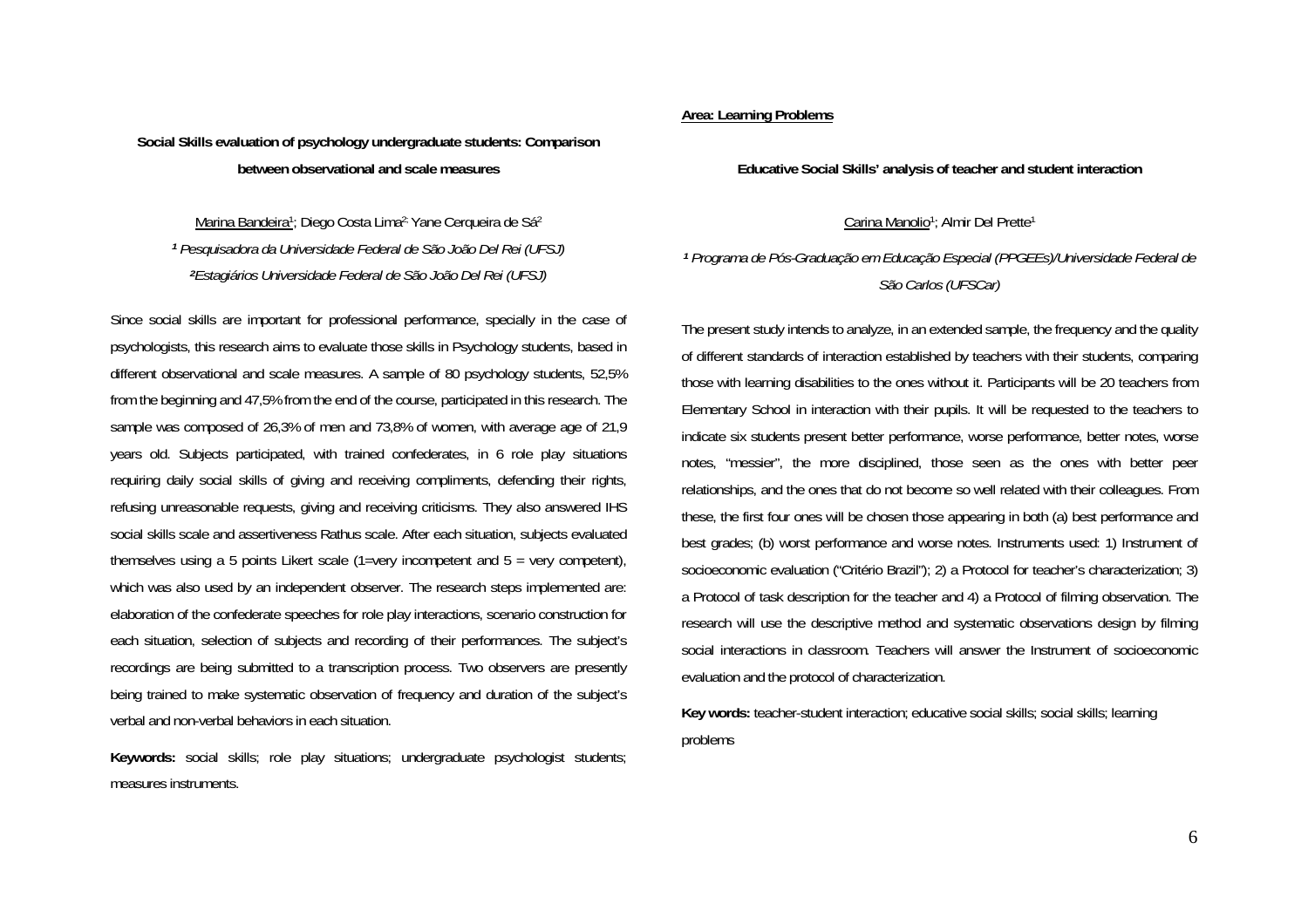#### **Area: Behavioral Problems**

**Educational Social Skills: evaluation and intervention studies with parents and teachers to prevent behavior problems** 

Alessandra Turini Bolsoni-Silva1, Ana Carolina Barral Villares Villas Boas1, Vanessa Romera Barbosa1, Fabiane Ferraz Silveira1 *<sup>1</sup> Universidade do Estado de São Paulo (Unesp-Bauru)*

The research group develops studies evaluating educational social skills of parents and teachers, which have supported interventions. Investigations (Bolsoni-Silva, 2003; Silva, 2000) have shown that educational social skills could prevent behavior problems in children living with biological parents. Villas Boas (2007) has also observed that those skills played the same role in separated/divorced families. To understand functionally why children present social skills or behavior problems, Barbosa has investigated what mothers did when children behaved in both ways and observed that families of children with behavior problems presented more consequences for child's problematic behavior than for their social skills, whereas the opposite was observed in families with children presenting social skills. At the same time, studies developed with other researchers evaluating intervention programs for parents (Projeto Regular – Fapesp) and teachers (Edital de Ensino Público – Fapesp) aiming to teach educational social skills e verify its impact on children's behavior. In both studies behavior problems have decreased while social skills increased. Once the parental group was filmed, this allowed Silveira to investigate which therapeutic skills are crucial to reach group objectives, and its results will contribute to better interventions procedures.

#### **Area: Preschoolers**

**Happy endings: Emotion comprehension and prosocial motivation in preschool children** 

> Gabriela Pavarini<sup>1</sup>; Débora de Hollanda Souza<sup>1</sup> <sup>1</sup>*Universidade Federal de São Carlos (UFSCar)*

The ability to attribute mental states used in explaining and predicting human behavior is conventionally called *theory of mind*. Recent studies have explored the interface between this ability and preschoolers' social development. The current study was aimed at investigating the relation between emotion comprehension, which is an important component of theory of mind, and an essential aspect of children's social world: prosocial motivation. Thirty-seven children between 4 and 6 years of age participated in this study. Two aspects of emotion comprehension were assessed in theory of mind tasks: a) emotion attribution to somebody who has a false-belief and b) distinction between apparent and real emotion. The prosocial motivation measure involved asking children to create an ending to two stories (two movies) that presented problem situations and during which the main characters expressed sadness. References to positive endings, prosocial behaviors, and positive emotions were analyzed. Results revealed a significant correlation between children's performance in the emotion comprehension tasks and the prosocial motivation score ( $r = 0.46$ ,  $p < 0.01$ ). These results corroborate findings from a number of studies suggesting that emotion comprehension is an essential part of social competence in childhood.

**Keywords:** theory of mind; emotion comprehension; prosocial motivation; preschool children.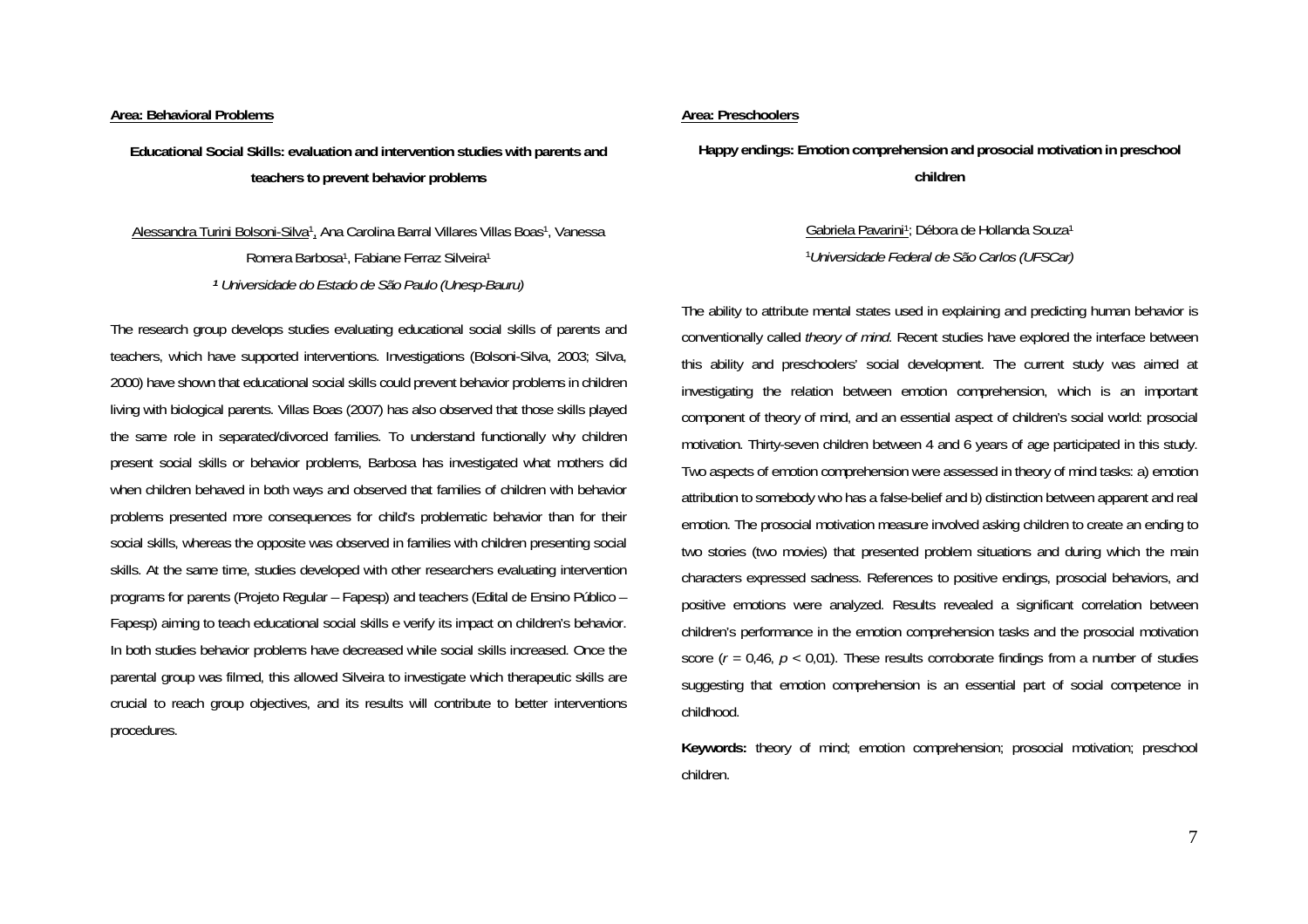## **Technical resource for teaching social skills to preschoolers**

## Ana Paula Casagrande Silva<sup>1</sup>; Camila Negreiros Comodo<sup>1</sup>; Almir Del Prette<sup>1</sup>; Zilda Del Prette1 *1Universidade Federal de São Carlos*

Déficits in social skills repertoire constitute risk factors for the adaptation in the social environment. Therefore, preventives methods, that increase and maximize social competent repertoire, are very relevant. Studies point that social skills can be learnt and, then, taught. Plays and games are instruments for learning several social behaviors in childhood. They promote learning in a "natural" way, by using an inner motivation, typical of playing. Other instrument that has been used successfully for learning is the multimedia resource, which is based on the Social Learning, through behavior modeling. Inside this perspective, there are two monographs being carried out. They reach a population of preschoolers, considering the existence of few resources in Brazil for Social Skills Training area directed to this age level. One aims to produce a manual for parents with playful activities designed to teach their children the social skills considered the keys to social competent behavior in childhood. The other monograph intends to create an instrument containing visual resource which promotes the acquisition of social skills by children through stories, exposing target population to models of behavior. It's expected that both projects provide the establishment of an effective social repertoire and prevent the deficits incidence.

**Keywords:** social skills; instruments to the learning; preschoolers.

Scholarship: PIBIC / CNPq / UFSCar

**Program of Educative Social Skills next to te to teachers of inclusive classrooms: impact on the repertoire of the teacher and the pupils with educational special needs** 

> *Andréa R. Rosin-Pinola* 1; Zilda A.P. Del Prette2 *<sup>1</sup> Universidade de São Paulo (USP)- Ribeirão Preto 2 Universidade Federal de São Carlos (UFSCar)*

Politics affirm the right of access and permanence of the pupils with educational special necessities (NEE) in regular education, the number of school registrations of these keeps increasing. Such situation has been focus of debates, and authors defend the necessity of the teacher in developing some skills and competence to act with quality in this process. The area of Social Skills states that educative social skills are important in the social repertoire of any educator, but although literature affirm such necessity, in Brazil, there isn't any study evaluating teacher's social repertoire and verifying the effect of this in the repertoire of the pupils in an inclusive context. This study aims to develop, implement and evaluate a program of educative social skills next to teachers of regular education which have pupils with NEE in classroom. Before the beginning of the program, the pupils were evaluated by means of the System of Evaluation of the Social Repertoire (Gresham & Elliott, 1990), and with the teachers they had been together evaluated by means of filming. Based on literature review and preliminary analysis of teacher's educative social skills the program of educative social skills was developed. The data are in analysis phase.

**Keywords:** Educative social skills and school inclusion.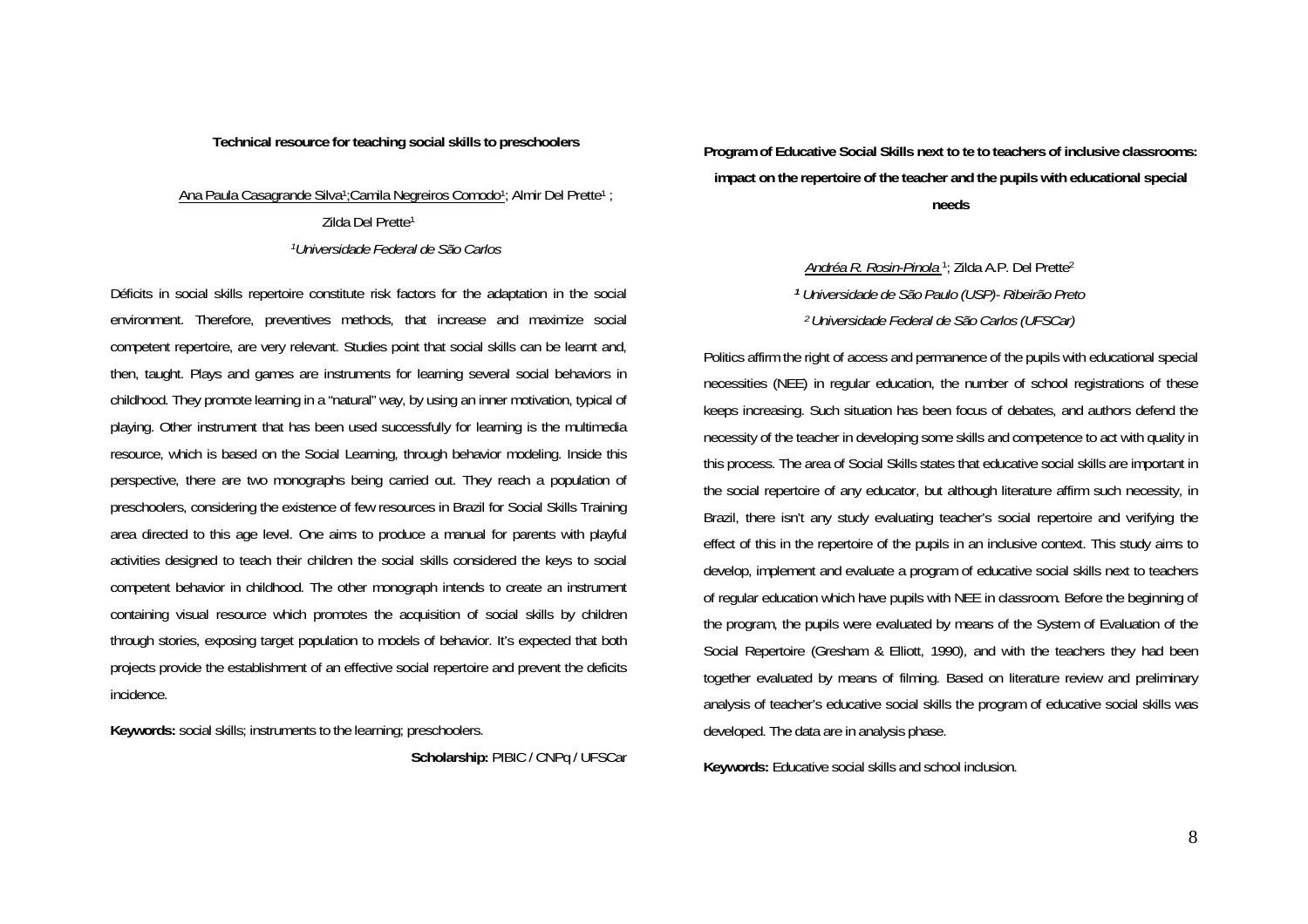## **Construction and evaluation of a multimodal program of communicative abilities with mentally challenged adults**

Adriana Augusto Raimundo de Aguiar1; Zilda A.P. Del Prette2 *<sup>1</sup> Programa de Pós-Graduação em Educação Especial (PPGEEs)/Universidade Federal de São Carlos (UFSCar) 2 Universidade Federal de São Carlos (UFSCar)* 

Studies in the field of Special Education state that mentally challenged people present difficulties as to communication and interpersonal rapport. This fact has defined the necessity of structuring training programs on these abilities, so that these challenged people can be inserted in the community in an extensive way. The present paper aimed at the following: elaboration and description of tools and procedures for the evaluation and promotion of communicative abilities of mentally challenged adults; design, implementation and description of a program to promote verbal and non-verbal communicative abilities for a group of mentally challenged adults; and analyses of each of the program participants performance, according to indicators obtained in different moments of the intervention. Six mentally challenged adults have taken part in this study as well as professional informants and family members. The communicative performance was assessed by means of questionnaires and interviews and direct behavioral observation. The program focused on the training of verbal and non-verbal abilities through mingling techniques associated to pedagogical, cognitive –behaviorist and speech- language-hearing approaches. The results have pointed: positive changes in several trained components, reliable positive changes in some components, as well as in the group participants and family member's satisfaction with the intervention.

**Key words:** mental impairment; adults; verbal communication; non-verbal communication. **Scholarship:** FAPESP

## **Area: Teenagers**

**The influence of gender and age in teenager's Social Skills**<sup>1</sup>

Talita P. Dias2; Almir Del Prette2; Zilda A.P. Del Prette2

*1Scientific Initiation work*

*2Universidade Federal de São Carlos* 

Considering the Scale of Social Skills for Teenagers (EHSA-Del-Prette) a instrument, in building process, that assess teenager's social repertoire, this study's objectives were: (a) to compare between two subgroups of gender and age the mean in indicators of frequency and difficult to EHSA-Del-Prette's factors; and (b) to identify the most critic items (lower frequency and higher difficulty) comparing the same subgroups.1172 teenagers (590 girls and 581 boys), between ages 12 and 17, participated in this study. The EHSA-Del-Prette was applied in the classrooms. Comparing gender, girls related higher frequency e lower difficulty than boys in the total score and in the factors of Empathy, Civility, Assertiveness, while Social Agility presented lower means only for of difficulty. Comparing age, the older students related higher frequency than the younger in the total score and in the factors of Civility, Assertiveness and Social Agility. The items evaluated by the subgroups as the most critic were *10, 17,37 e 38.* These findings agree with previous studies with children and emphasize the need for investigations of the influences of socio demographics variables in order to establish norms of reference for teenagers, and, also, to plan differenced programs of interventions addressed to subgroups of gender and age.

**Keywords:** Teenagers; social skills; socio-demographics variables

Scholarship: PIBIC / CNPq / UFSCar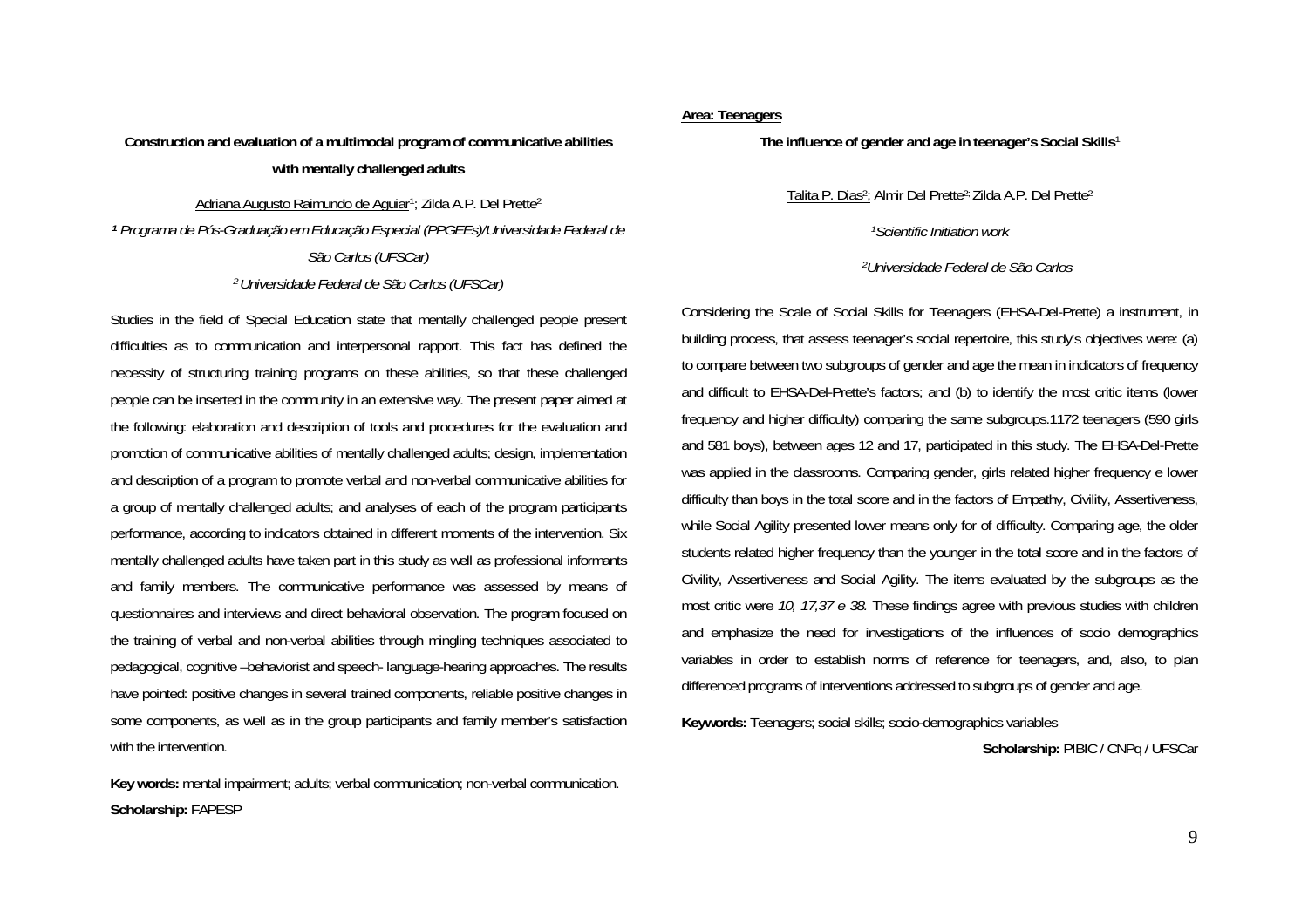#### **Area: Parents**

**Social skills program with parents: effects on the social and academic performance of children with ADHD** 

Margarette Matesco Rocha<sup>1</sup>; Zilda A.P. Del Prette<sup>1</sup> *<sup>1</sup> Programa de Pós-Graduação em Educação Especial (PPGEEs)/Universidade Federal de São Carlos (UFSCar)* 

Attention Deficit Hyperactivity Disorder (ADHD) children frequently show social interactions problems resulting in social, emotional and academic impairments. Programs elaborated to teach educational social skills to ADHD children's parents can contribute to change this behavior pattern. The purpose of this study is to evaluate the effectiveness of a program designed to develop educational social skills of ADHD children's parents. The sample will be composed of 26 mothers of children diagnosed with ADHD assigned to 3 different groups: experimental group (EG), control group (CG) and placebo group (PG). The assignment to EG and CG will be done by drawing. The PG will be composed by a convenience sample and will receive treatment after the EG's intervention is completed. The study will be composed by 5 stages: sample selection, pre-intervention assessment, intervention, post-intervention assessment and follow-up. The pre and post assessment, and the follow-up data will be collected trough self-report instruments (Del-Prette- Social Skills Inventory, SSRS and a semi-structured interview) and filming of the mother-child interaction. The intervention will consist of 20 sessions of educational and daily social skills training. Statistical analysis will be implemented for all the measures available, comparing pre and post interventions assessments and follow-up (intra and inter groups).

**Keywords:** Parents; ADHD; Social Skills.

## **Structure of a program of social work skills training for people with physical disabilities**

Camila de Sousa Pereira<sup>1</sup>; Almir Del Prette<sup>1</sup>

## *<sup>1</sup> Programa de Pós-Graduação em Educação Especial (PPGEEs)/Universidade Federal de São Carlos (UFSCar)*

The literature suggests that a good repertoire of social skills can favor the performance of people in job interview situations and in the own environment of work. Considering previous researches of the author regarding the evaluation, elaboration of measure instruments and intervention in social work skills, these study describes the structure of a program that aims to promote such repertoire in people with physical disabilities interested in be inserted in the labor market. The program is developed in group, totaling up 16 sessions of approximately 90 minutes, driven twice a week. In the procedures it utilized techniques of the cognitive-behavioral therapy: homework, instruction, positive reinforcement, behavioral essay, modeling, positive feedback and video feedback. In all the sessions it was utilized structured situations for create demands of skills for the participants, permitting a straight observation of the performances. The main professional skills approached in the training were: courtesy, feedback, communication, irrational beliefs, empathy, offer help, citizenship, assertiveness, deal with criticism, problem solving, expression of positive feeling, and performance in job interview. The program is in course. The data will be analyzed by non-parametric statistic, before and after the program, for verify his effects about the social skills of the participants.

**Keywords:** social work skills training; physical disabilities; cognitive-behavioral techniques.

**Scholarship:** FAPESP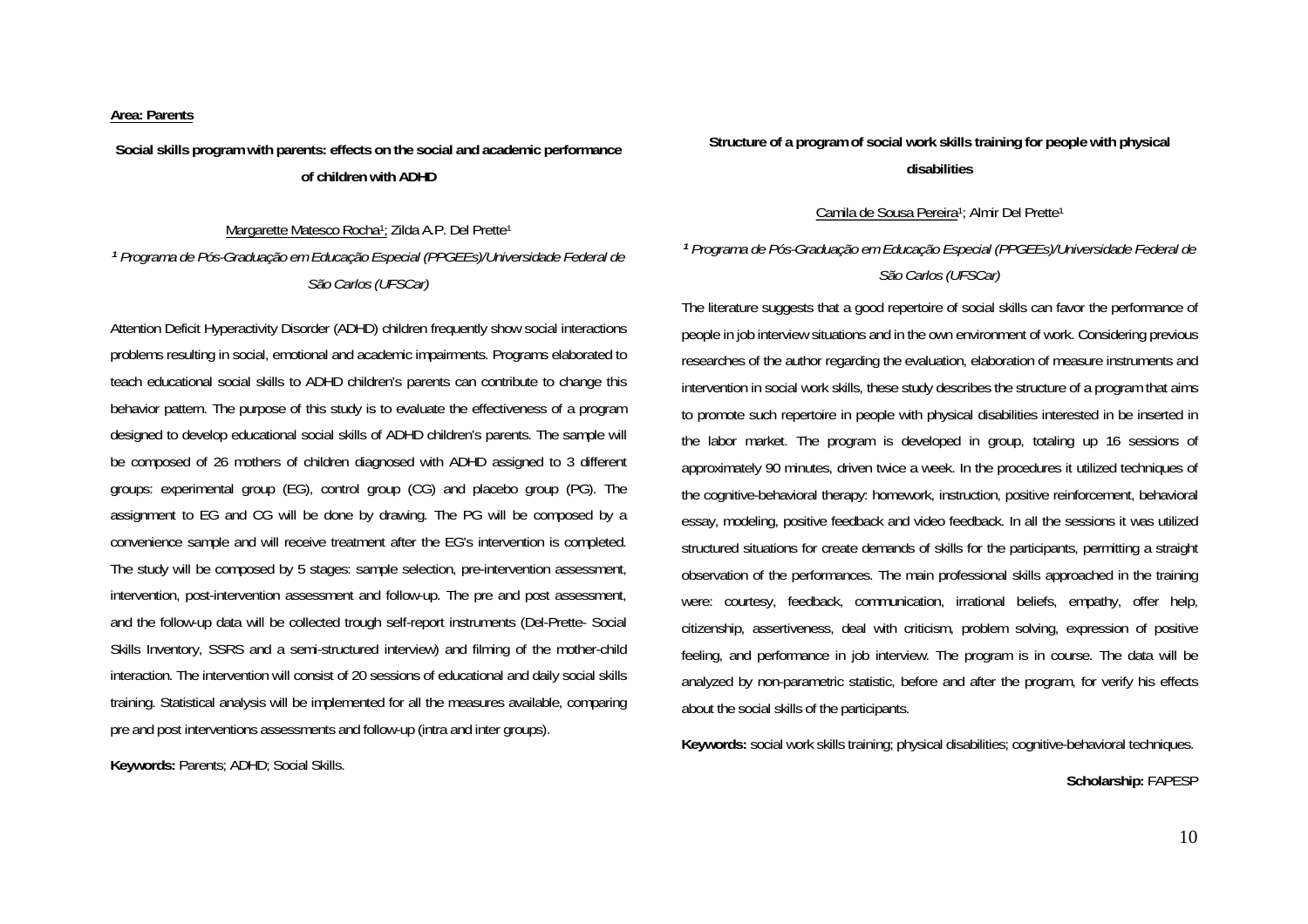## **A preventive program to first-time parents: Promoting parental skills, conjugal social skills and stress management skills**

## *Sheila Giardini Murta*1*; Andréia Crispim Rodrigues*1*; Isabela de Oliveira Rosa*<sup>1</sup>*; Silvia Guimarães de Paulo*<sup>1</sup> <sup>1</sup>*Departamento de Psicologia/ Universidade Católica de Goiás*

The aim of this study is to examine the effects of a preventive program to first-time parents on the parental sensitivity, depression, coping strategies to stress, conjugal social skills, and information on baby's perceptual competences. A longitudinal and single case design will be used. Eight couple living the first pregnancy, in the third trimester of the pregnancy, will be invited to participate in the study. The intervention will be conducted through a informative illustrated book and home visits, beginning during the pregnancy and finishing after the baby birth. The intervention will inform the couple about: (a) the baby's perceptual competences, (b) strategies to cope to the stress after the baby birth, conjugal social skills and strengthening of the social support between couple and (c) responsive parental skills to the baby needs, in opposition to abuse and negligence to the baby. The results will be evaluated by the use of the measures: semi structured interview on coping strategies with the stress and information on baby's perceptual competences, scales of depression, conjugal violence, conjugal social skills and direct observation of baby-parents interaction. These measures will be used before the program implementation, immediately after and one year after the program end.

**Keywords:** first-time parents; stress management,; parental skills; conjugal social skills.

**Evaluating and promoting social skills in non-verbal students** 

Eliane Gerk<sup>1</sup>; Leila Nunes<sup>1;</sup> Patrícia Lorena<sup>1</sup> *1Universidade do Estado do Rio de Janeiro (UERJ)* 

The purpose of this study is to evaluate the effects of Augmentative and Alternative Communication (AAC) resources on the social skills development of six youngsters with cerebral palsy in a municipal school of Rio de Janeiro. A research design composed of four phases is being implemented. In the first phase a multimodal evaluation was done through classroom observations, a Likert-type questionnaire, interview with parents and teachers concerning the social skills of the participants, the application of Social Skills Multimedia System, adapted for individuals with CP, and the Columbia intelligence test. Observation and data collection on the social behavior of the participants in the classroom setting will be done three times per week. In the second phase, the students will be presented with AAC resources in the format of communication boards and will receive Social Skills Training (SST). In the third phase the Social Skills Evaluation Inventory will be replicated and classroom observations will occur. Finally, there will be a *follow-up* phase. It is suggested that the Social Skills Training in a group format will enhance the development of communication skills of individuals with special needs.

**Keywords:** alternative and augmentative communication; social skills training; cerebral palsy.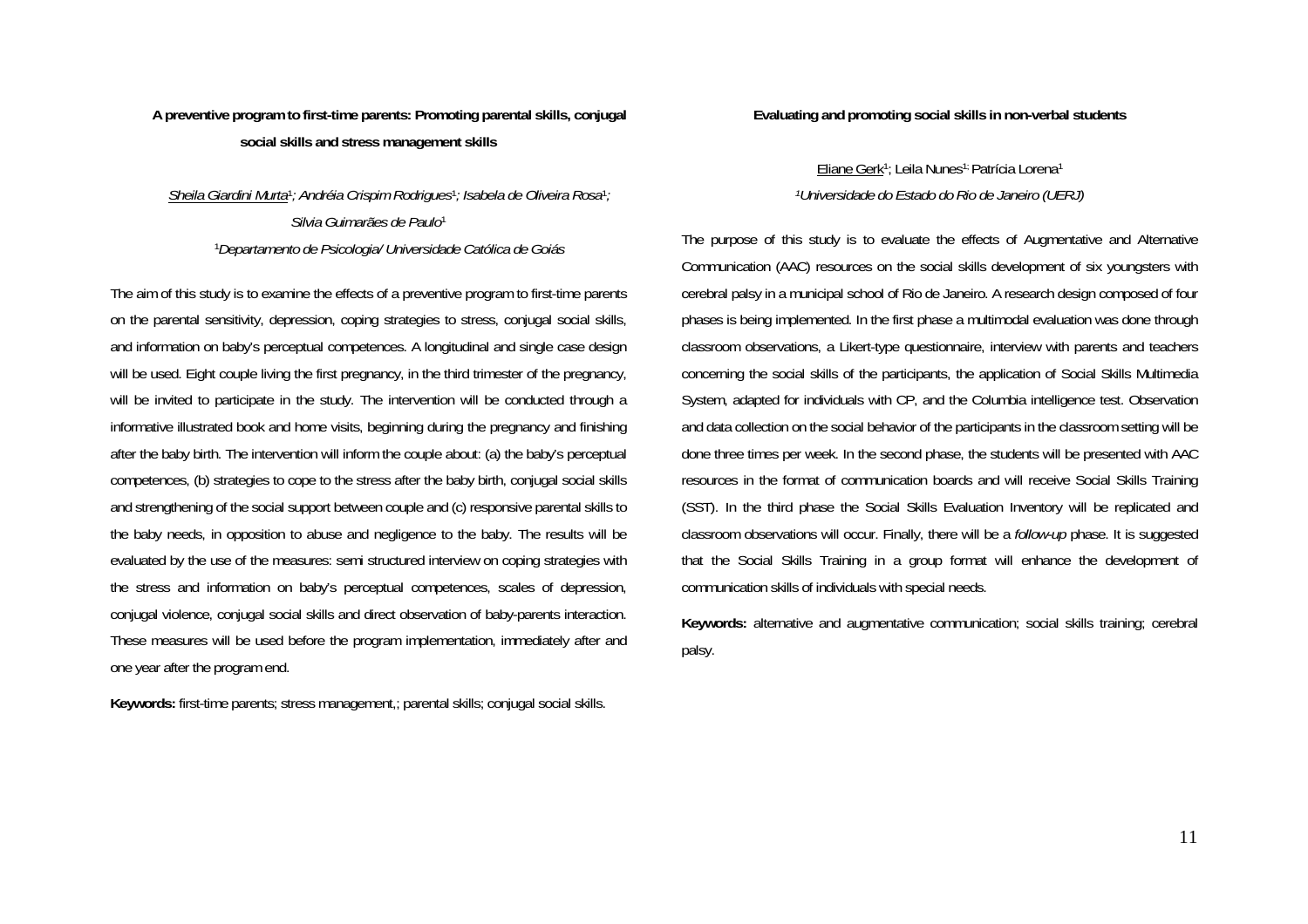#### **Social Skills Training for parents of children with school problems**

#### Sibely K. S. N. Barros<sup>1</sup>; Almir Del Prette<sup>1</sup>

*<sup>1</sup> Programa de Pós-Graduação em Educação Especial (PPGEEs)/Universidade Federal de São Carlos (UFSCar)* 

The literature has shown that the conditions of the relation parents-child are considered mediators of the strengthening or weakening of socially competent behaviors and habits of studies. This research aimed to describe the elaboration, application and evaluation of a program of social skills training for parents and its effect in the improvement of the of school problems of these children. The present study involved 15 parents (Experimental Group N=8 and Control Group N=7) whose children, pupils from 1st to 8th grades of public and private schools, had been indicated by the teachers because of their school problems. The program was structuralized in thirteen sessions, adopting instruments of direct and indirect behavior evaluation, as filming and tests. The data was treated quantitatively and qualitatively, analyzing the clinical relevance and social acceptability. The results indicate that an increase of the parents social skills and the children school performance, suggesting that the social skills training program for parents can be an alternative method for these problems solution. The results of this study indicate the importance of the positive involvement of the parents in the social, emotional and school development of the children and the necessity of programs in this area.

**Keywords:** school problems; social skills; intervention; educational practices; parents training

**Identification of feelings and empathic performance in blind and sighted children: A comparative and multimodal study** 

## Bárbara Carvalho Ferreira<sup>1</sup>; Zilda A.P. Del Prette<sup>1</sup> *<sup>1</sup> Programa de Pós-Graduação em Educação Especial (PPGEEs)/Universidade Federal de São Carlos (UFSCar)*

Research data indicate that visually disabled children present alarming characteristics for the repertoire of Social Skills. This study aimed to evaluate blind children and sighted in terms of: (a) Identification of other's feelings, based in contextual and paralinguistic verbal tracks; (b) Empathic repertoire; (c) Comparison of results obtained through different instruments and assessors. Participated in the research 16 blind children and 16 sighted, ages between 7 to 10, as well as their parents and teachers. The instruments used were: Interview script for the stories; Structured situation of empathic's behavior observation; Protocol for empathic's behavior observation; Social Skills Rating System (SSRS-BR). Data treatment was accomplished through descriptive and inferential statistical analysis. The partial results indicate significant difference only between feeling's identification by blind children's group and sighted in emotion discrimination for paralinguistic aspects of speech. For both groups, happiness presented the highest scores while rage the lowest ones. In the data from empathy evaluation, there weren't any significant differences among groups for both (a) direct observation (structured situation); and (b)methods of reports done by parents, teachers and the children themselves. This suggests a consistence in that skill's evaluation by different informers and instruments.

**Keywords:** Visual impairment; Empathy; Feeling's identification; Special Education; Multimodal Evaluation; Social Competence.

**Scholarship:** FAPESP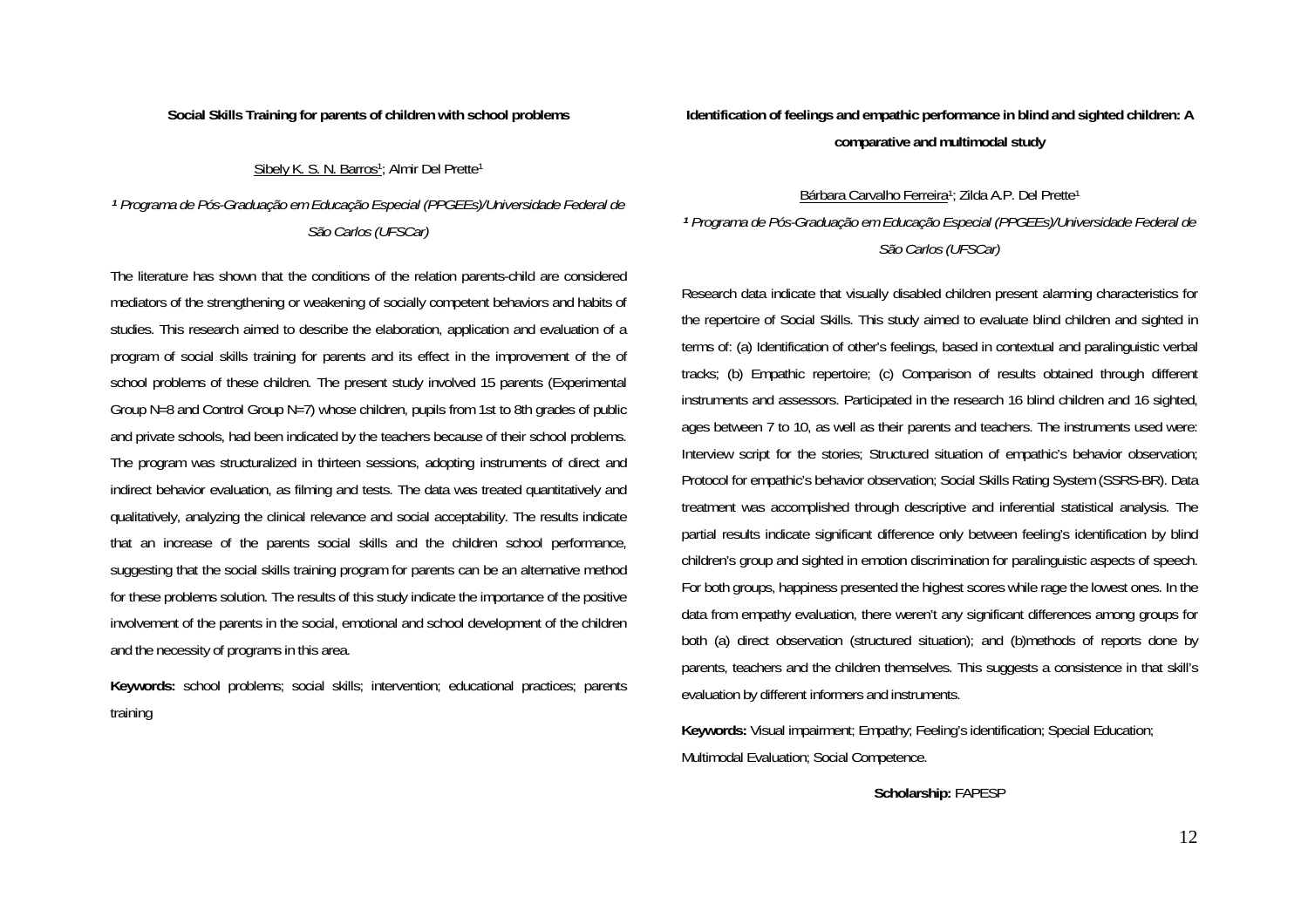#### **Social skills of visually impaired children in the school context**

Maura Gloria de Freitas1; Zilda A.P. Del Prette2; Almir Del Prette2 *<sup>1</sup> Universidade Estadual de Londrina (UEL) <sup>2</sup>Universidade Federal de São Carlos (UFSCar)* 

Visually impaired children may present disadvantages in learning social skills necessary for the social relationship and for their colleagues' acceptance. For many visually impaired children, being admitted to regular education causes social isolation, and, in several times, situations of rejection while interacting with other children in situations such as in classroom and in the playground or in social events. This study aimed to evaluate the social performance of visually impaired children in the school context and analyze their performance comparatively to that of those who can see perfectly, in a similar situation. The sample was composed by 54 children (27 visually impaired and 27 sighted), by means of the *SSRS (Teacher Questionnaire),* that were comparatively analyzed between the groups. The results showed an overall deficit of social skills for the visually impaired children comparing to sighted children. This demonstrates that, although these children attend to regular school, their inclusion is not effective. These data are considered relevant for the planning of future interventions aiming to teach social skills to the teachers, enabling them to promote the development and learning, making it possible for the visually impaired children to have a satisfactory social performance and autonomy to live.

**Keywords:** social skills; visually impaired children; school context.

## **Area: Couples**

**Marital social skills: Evaluation and contributions to marital satisfaction** 

## Miriam Bratfisch Villa; Zilda A. P. Del Prette

Considering the lack of empirical studies on marital satisfaction, and instruments to access the marital social skills, this study verified the relation between the spouses' marital satisfaction and global and marital social skills and simultaneously to improve an instrument to evaluate social skills. 406 participants from both genders (most couples, with high school educational level, age between 20-73) answered the Social Skills Inventory (SSI-Del-Prette), the Marital Social Skills Inventory (MSSI) and the Marital Satisfaction Scale (MSS). It was computed individual scores for each instrument, then proceeding to descriptive and statistical analyses, especially comparing husbands and wives and social-demographic variables influence. The results showed a significant correlation between the SSI-Del-Prette, MSSI and MSS scores, suggesting that the more elaborated was the respondent's social skills repertoire (marital and global), greater was his/her marital satisfaction, confirming the initial hypothesis. Correlations between the SSI, MSSI and MSS factorial scores showed social skills classes specifically associated to the marital satisfaction. The MSSI presented a good internal consistency (Alpha of Cronbach = 0,81) and a six factors structure that explained 45,407 of the obtained total variance. It has been discussed the instrument applicability to new studies and to practical context of psychologist professional work.

**Keywords**: marital relation, marital satisfaction, social skills, evaluate.